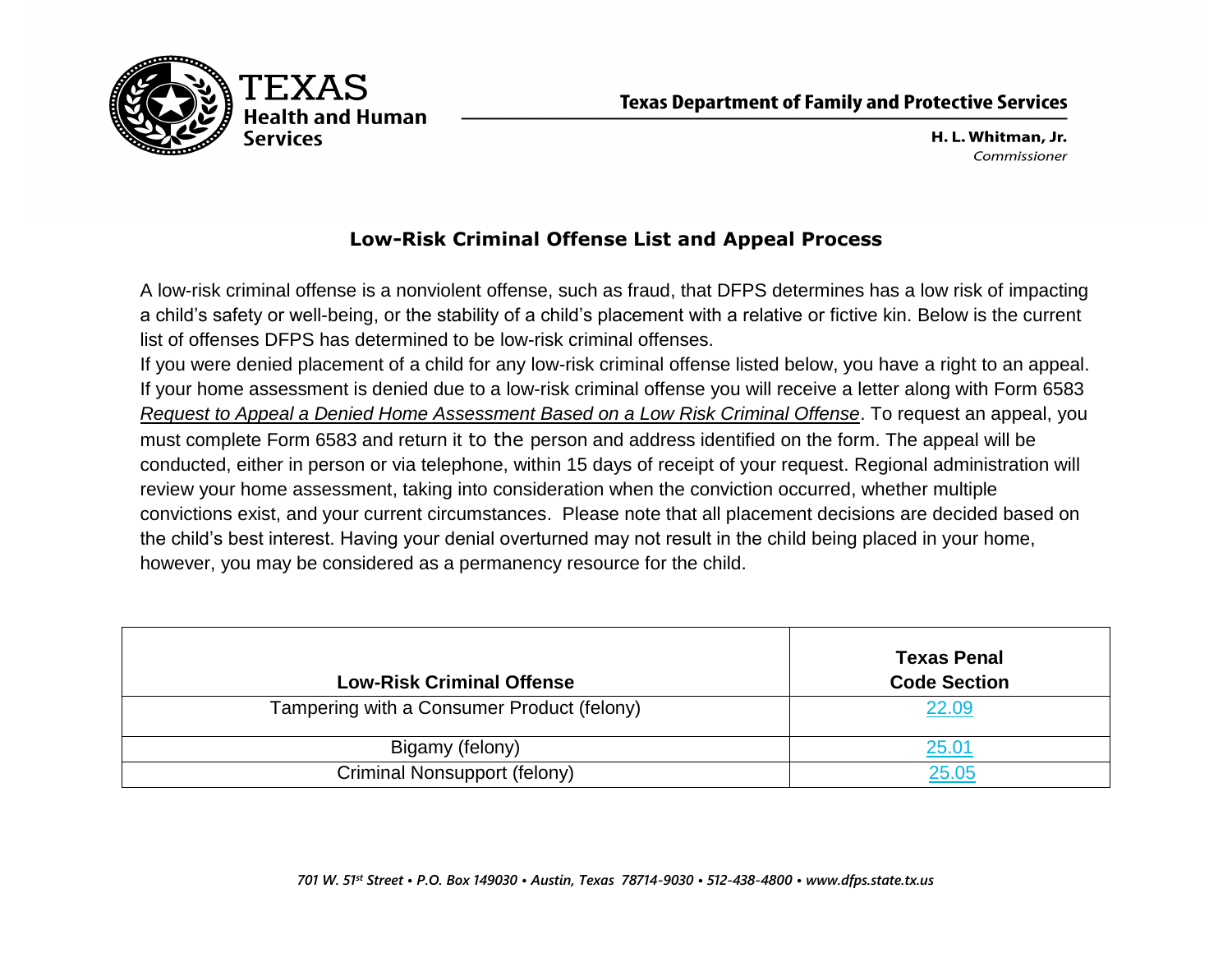| <b>Low-Risk Criminal Offense</b>                                            | <b>Texas Penal</b><br><b>Code Section</b> |
|-----------------------------------------------------------------------------|-------------------------------------------|
| Theft (felony or misdemeanor)                                               | 31.03                                     |
|                                                                             | 31.04                                     |
|                                                                             | 31.05                                     |
|                                                                             | 31.06                                     |
|                                                                             | 31.07                                     |
|                                                                             | 31.12                                     |
|                                                                             | 31.13                                     |
|                                                                             | 31.14                                     |
|                                                                             | 31.15                                     |
|                                                                             | 31.16                                     |
|                                                                             | 31.17                                     |
|                                                                             | 31.18                                     |
| Forgery (felony or misdemeanor)                                             | 32.21                                     |
| <b>Criminal Simulation (misdemeanor)</b>                                    | 32.22                                     |
| Trademark Counterfeiting (felony or misdemeanor)                            | 32.23                                     |
| Credit Card or Debit Card Abuse (felony)                                    | 32.31                                     |
| False Statement to Obtain Property or Credit or in the Provision of Certain | 32.32                                     |
| Services (felony or misdemeanor)                                            |                                           |
| Hindering Secured Creditors (felony or misdemeanor)                         | 32.33                                     |
| Fraudulent Transfer of a Motor Vehicle (felony or misdemeanor)              | 32.34                                     |
| Credit Card Transaction Record Laundering (felony or misdemeanor)           | 32.35                                     |
| Issuance of Bad check or Similar Sight Order (misdemeanor)                  | 32.41                                     |
| Deceptive Business Practices (misdemeanor)                                  | 32.42                                     |
| Commercial Bribery (felony)                                                 | 32.43                                     |
| Rigging Publicly Exhibited Contest (misdemeanor)                            | 32.44                                     |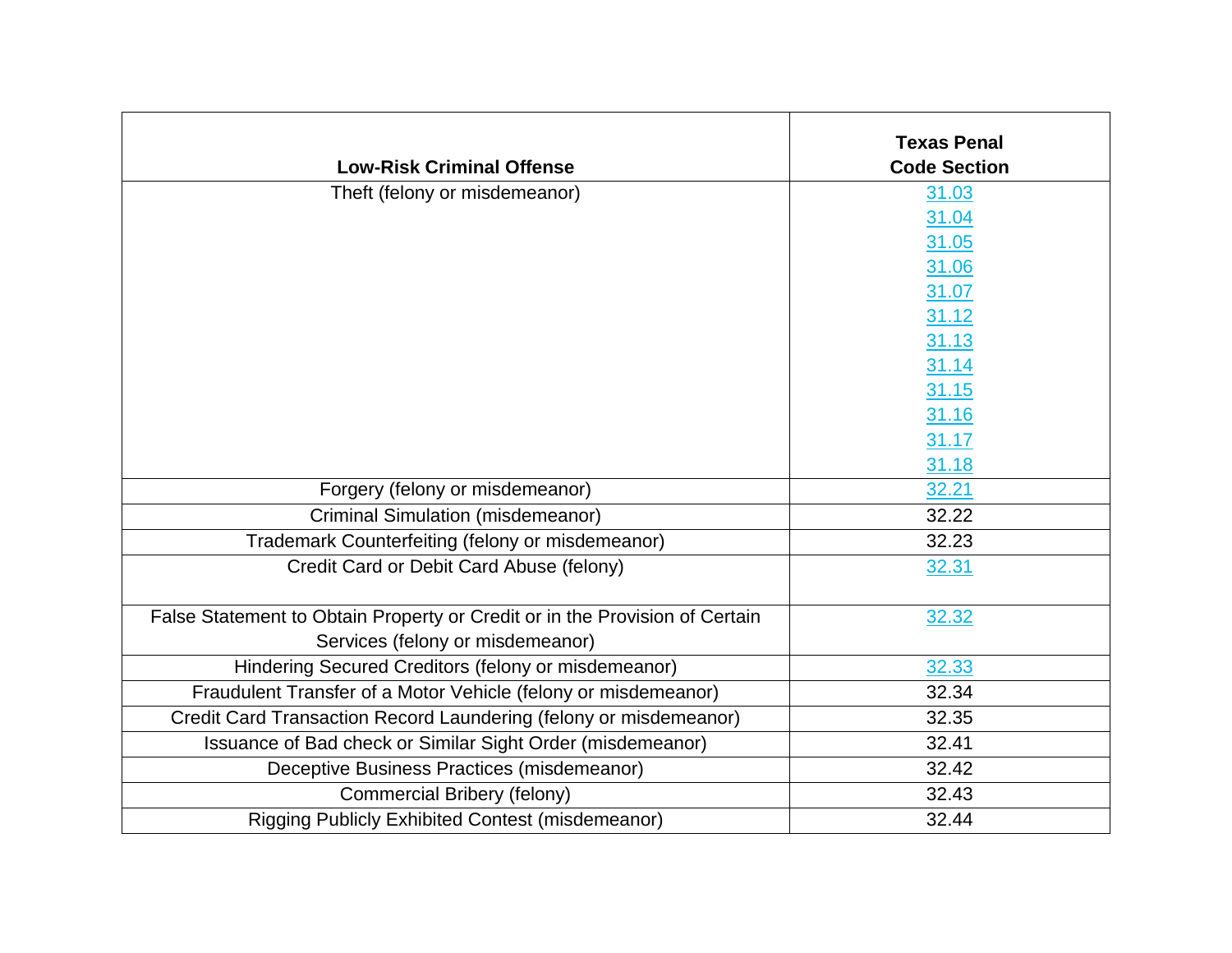| <b>Low-Risk Criminal Offense</b>                                                  | <b>Texas Penal</b><br><b>Code Section</b> |
|-----------------------------------------------------------------------------------|-------------------------------------------|
| Illegal Recruitment of an Athlete (felony or misdemeanor)                         | 32.441                                    |
| Misapplication of Fiduciary Property or Property of Financial Institution (felony | 32.45                                     |
| or misdemeanor)                                                                   |                                           |
| Securing Execution of a Document by Deception (felony or misdemeanor)             | 32.46                                     |
| Other Deceptive Practices (felony or misdemeanor)                                 | 32.47                                     |
|                                                                                   | 32.48                                     |
|                                                                                   | 32.49                                     |
|                                                                                   | 32.50                                     |
|                                                                                   | 32.51                                     |
|                                                                                   | 32.52                                     |
| Breach of Computer Security (felony or misdemeanor)                               | 33.02                                     |
| Telecommunications Crimes (felony or misdemeanor)                                 | 33A.02                                    |
|                                                                                   | 33A.03                                    |
|                                                                                   | 33A.04                                    |
|                                                                                   | 33A.05                                    |
| Money Laundering (felony)                                                         | 34.02                                     |
| Insurance Fraud (felony or misdemeanor)                                           | 35.02                                     |
| Medicaid Fraud (felony or misdemeanor)                                            | 35A.02                                    |
| Bribery (felony)                                                                  | 36.02                                     |
| Coercion of Public Servant or Voter (felony or misdemeanor)                       | 36.03                                     |
| Improper Influence (misdemeanor)                                                  | 36.04                                     |
| Acceptance of Honorarium (misdemeanor)                                            | 36.07                                     |
| Gift to Public Servant by Person Subject to His Jurisdiction (misdemeanor)        | 36.08                                     |
| Offering Gift to Public Servant (misdemeanor)                                     | 36.09                                     |
| Fraudulent Filing of Financing Statement (felony or misdemeanor)                  | 37.101                                    |
| Record of a Fraudulent Court (felony or misdemeanor)                              | 37.13                                     |